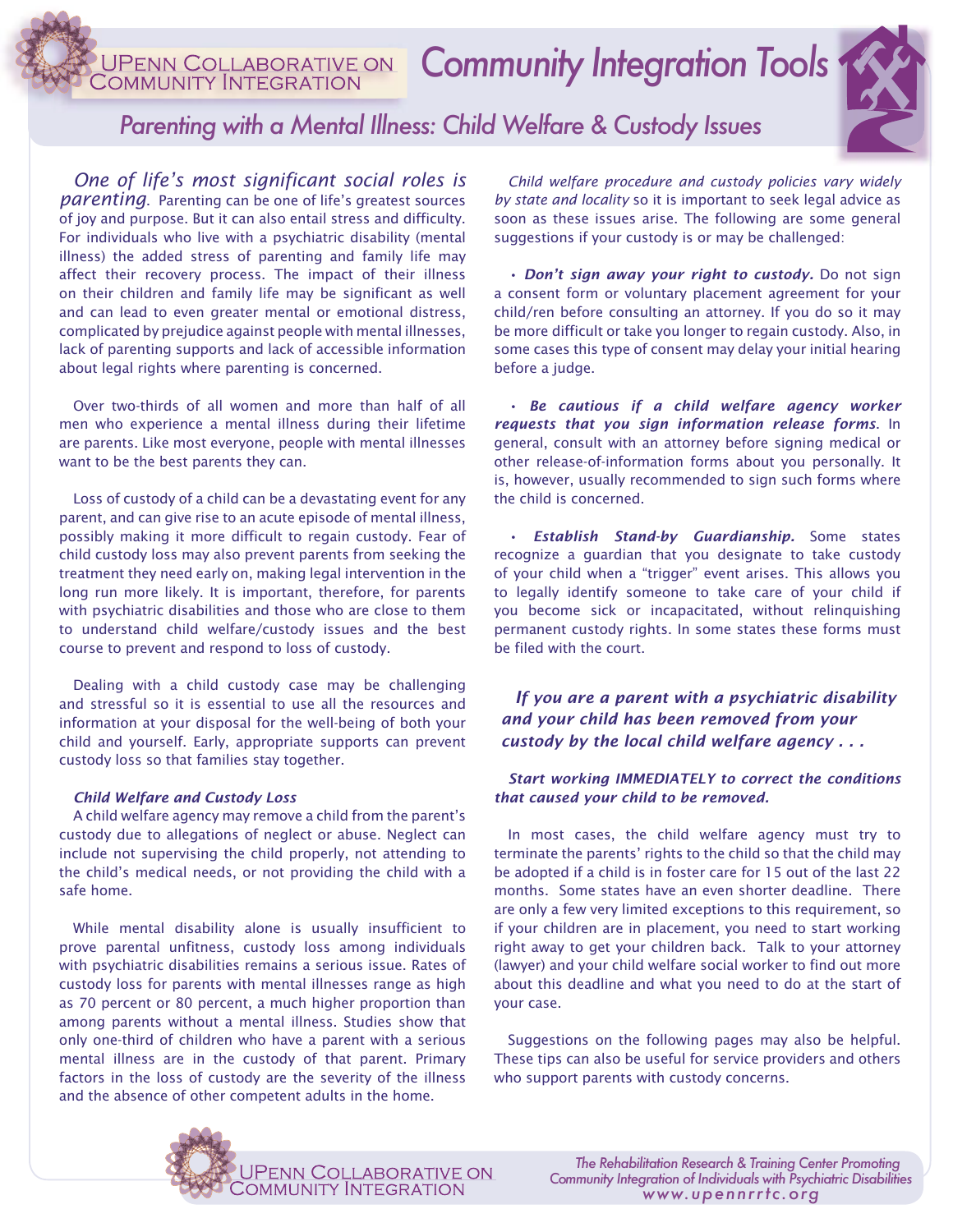# *Community Integration Tools*

# *Parenting with a Mental Illness: Child Welfare & Custody Issues (Page 2 of 3)*

*If you are a parent with a psychiatric disability and your child has been removed from your custody by the local child welfare agency . . .*

Please Note: Although the recommendations below are numbered for ease in reading they are all equally important.

# *I. Staying Mentally Healthy*

These steps will not only help you to feel better and help your child, they will also show the judge and all those involved in your case that you are serious about being a good parent.

#### *1. Seek and maintain treatment for your mental illness.*

If you have a mental illness or a substance abuse problem, the most important thing you can do for yourself and your child is to get treatment. It is difficult to be a good parent when you are experiencing an untreated episode of mental illness or when you are dealing with a substance abuse problem. The best way to prove to the court that you are committed to being a responsible parent is to show that you are also committed to treatment for anything that might interfere with being a good parent.

### *2. Communicate openly with your child about your mental illness.*

Children who are separated from their parents and at the center of a custody dispute often feel distress and insecurity. Parents can help their children by explaining the process to them in a way that they can understand. Make sure your child knows what you are doing to help yourself get better and that your mental illness and the custody dispute are not their fault!

# *3. Maintain as much contact with your child as possible and avoid missing child visits.*

It is crucial to maintain as much contact with your child as possible. Not only can this help you and your child continue your relationship, it is also shows the court and everyone involved in your family's case that your child is your top priority.

#### *4. Develop parenting skills and a support system.*

Join a parenting class and/or a support group to help you gain new parenting and coping skills, and to build a supportive community. Even if there is not a group specifically designed for parents in your area, attending a self-help or support group focused on your mental illness can provide the opportunity to connect with others in similar circumstances. (Contact your local Mental Health Association if you need help locating resources like these.)

# *5. Find an advocate.*

The ideal advocate is a parent with a history of a mental illness who has had direct experience with the family court process. It can be very helpful to talk with someone who has dealt with the same issues that you are facing. You can contact your local Mental Health Association to ask if they have a peer advocate program.

#### *6. Plan Ahead.*

 Create a wellness or recovery plan that includes a child care plan and an advance directive for treatment if you become acutely ill. A wellness or recovery plan is a set of steps you can take to maintain good mental health and avoid triggering episodes of your mental illness. It should include a child-care plan that specifies contact information for people who have agreed to care for your children in the event of an acute episode of your mental illness. An advance directive instructs providers about your treatment preferences in the event that your decision-making abilities are impaired by your mental illness. A wellness plan, child care plan and an advance directive are all very important indicators to the court that you are serious about staying well and parenting well.

#### *II. Dealing with the Legal System*

#### *1. Know your rights.*

The federal Adoption and Safe Families Act (ASFA), signed into law in 1997, provides protections for both children and their families. Among these, the Act states that in most cases parents have a right to services and supports to assist them in retaining or regaining custody of their children. Certain rights are upheld nationally while others apply on a state-by-state basis. The following, however, are always the case:

• A child welfare agency cannot keep custody of your child without a court proceeding. If a child is removed from your care by a child welfare agency, you have a right to a court hearing to determine if he or she should be returned to you. If the court decides that your child should not be returned, the court will monitor your progress and decide if and when your custody may be restored.

• If your child is placed in foster care, the child welfare agency responsible for your child is also required, in most cases, to make reasonable efforts to reunite the family. Ask the social workers involved in your case for help finding resources and supports. If you are not getting the help you asked for, tell your lawyer, or, if you do not have a lawyer, tell the judge.

• Federal law requires the child welfare agency to file a petition to terminate parental rights in most circumstances after a child has been in placement for 15 months (or less, depending on the state).